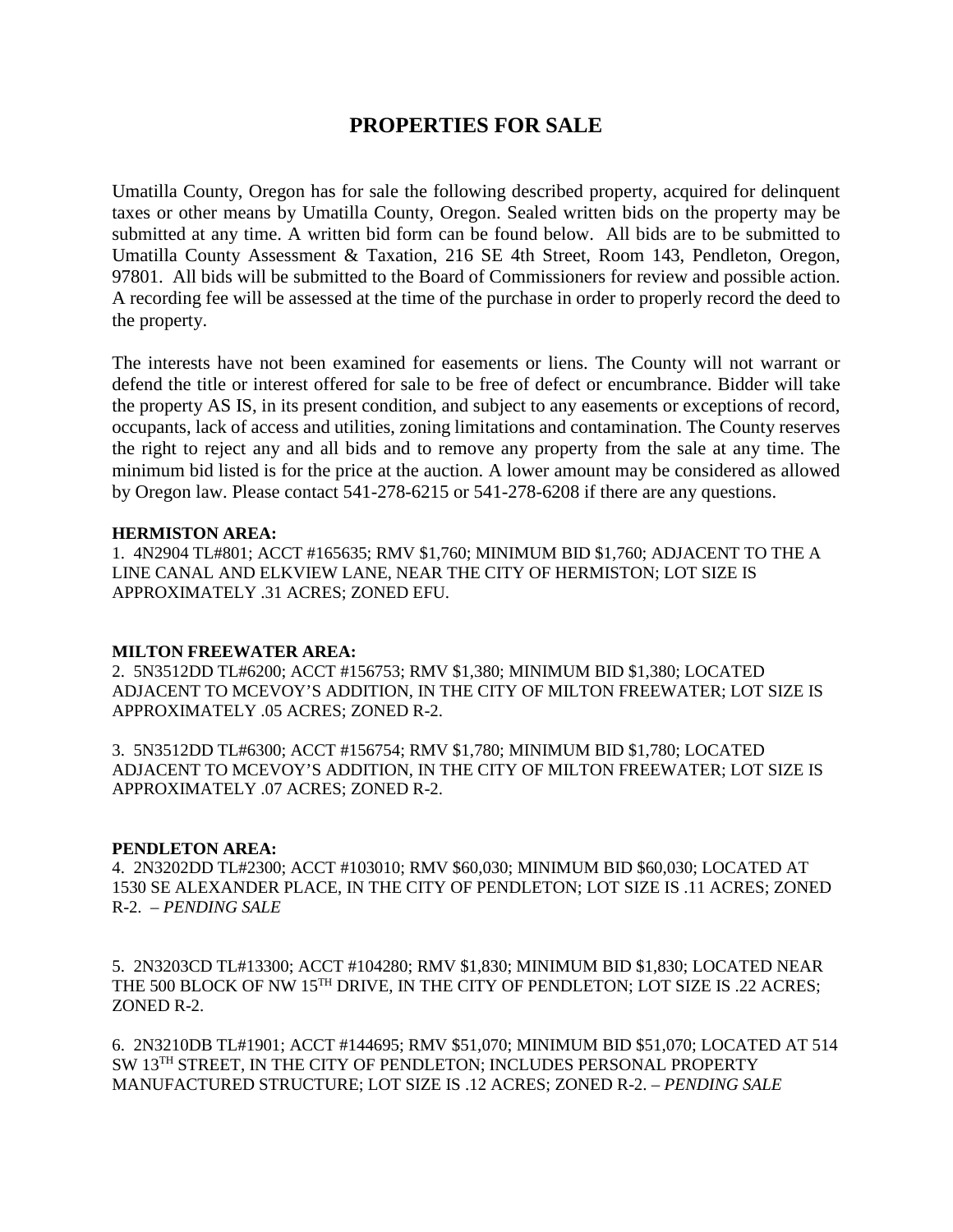## 7. 2N3212 TL#801; ACCT #143074; RMV \$133,850; MINIMUM BID \$133,850; LOCATED AT 44786 MISSION ROAD, NEAR THE CITY OF PENDLETON; LOT SIZE IS 2.06 ACRES; ZONED EFU. – *PENDING SALE*

8. 3N31 TL#4300U2; ACCT #107141; RMV \$17,320; MINIMUM BID \$17,320; LOCATED ADJACENT TO YOAKUM ROAD NEAR I84. THIS IS A 25% UNDIVIDED INTEREST; ZONED EFU.

#### **WESTON AREA:**

9. 4N35 TL#3900; ACCT #135005; RMV \$9,900; MINIMUM BID \$9,900; LOCATED ADJACENT TO UPPER DRY CREEK ROAD, NEAR THE CITY OF WESTON. LOT SIZE IS APPROXIMATELY 7.44 ACRES; ZONED EFU.